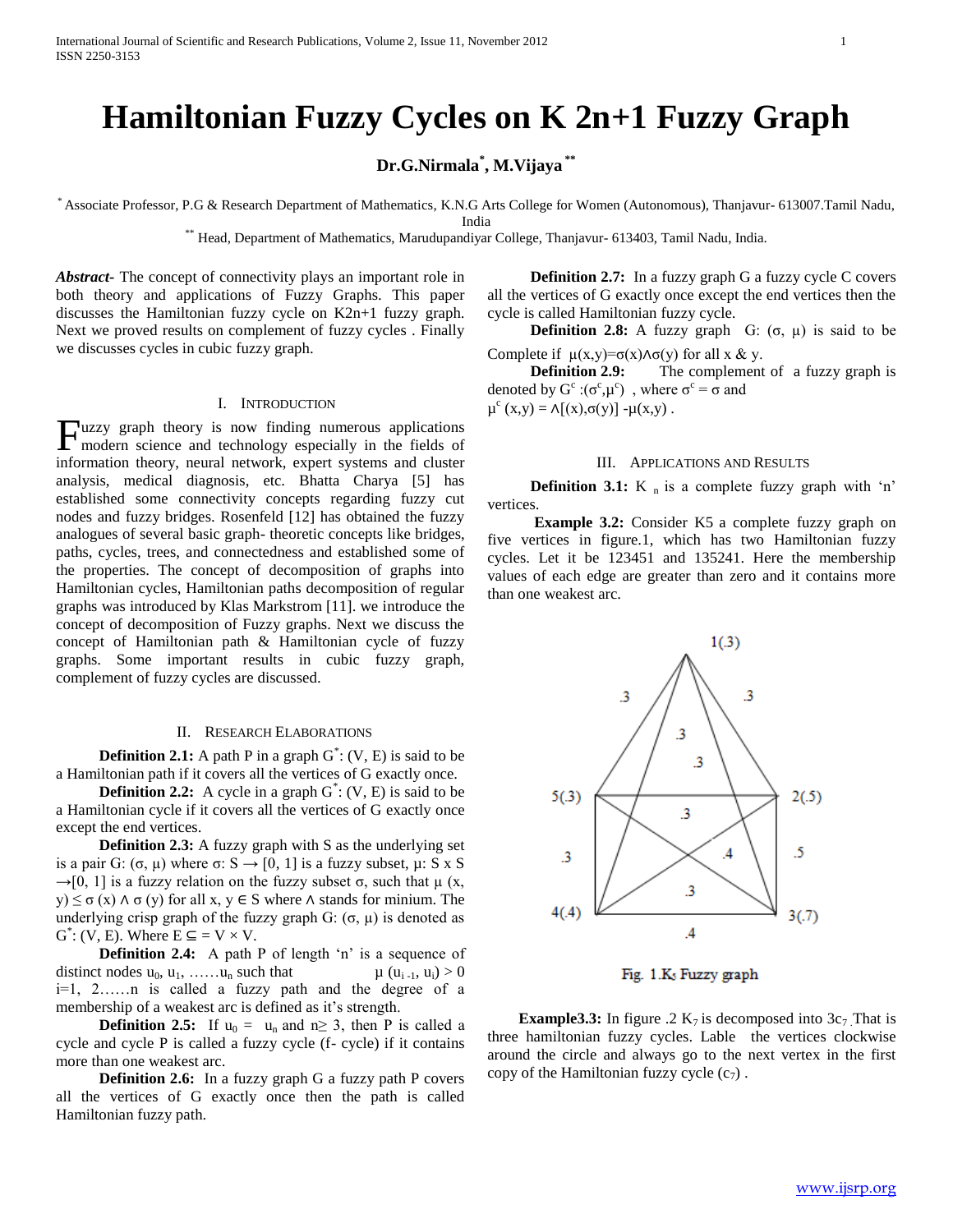

Fig.2. K<sub>7</sub> Fuzzy Graph

We get 12345671, 13572461, 14736251.

We can't extend this to  $K_9$ . As it turns out,  $K_9$  is decomposable into  $C_9$  any way. We just need a more clever trick called the turning trick.

**Theorem 3.4:** For any  $n \geq 1$ ,  $K_{2n+1}$  fuzzy graph is decomposable into n Hamiltonian fuzzy cycles  $C_{2n+1}$ .

**Proof:** Let  $G = K_{2n+1}$  be a fuzzy graph. Label the vertices  $\infty, 0, 1, 2, 3, \ldots, 2n-1$ . In this fuzzy graph form the Hamiltonian fuzzy cycles as follows.

 $(C_1)$  is a fuzzy cycle that is  $(C_1)$   $\infty$  , 0,2n-1,1,2n-2,2,2n-3,...n-1,n, $\infty$  $(C_2)$   $\infty$ , 1, 0, 2, 2n-1, 3, 2n-2, …, n, n+1, $\infty$  $(C_3)$   $\infty$ ,2,1,3,0,4,2n-1,.....n+1,n+2, $\infty$  . . .  $(C_n)$   $\infty, n-1, n-2, n, n-3, n+1, n-4, \ldots, 2n-2, 2n-1, \infty$ 

(so each time we add 1 to every label and find the remainder modulo 2n ).

For example, label vertices of K<sub>9</sub> with  $\infty$  ,0,1,2,3,4,5,6,7 (n=4) and decompose it into

|  |  | . |  |  |  |
|--|--|---|--|--|--|

(you can visualize this by putting vertices 0 through 2n-1 clockwise along a circle with  $\infty$  outside with circle.)

**Corollary 3.5:** For any  $n \ge 1$ ,  $K_{2n}$  is decomposable into n Hamiltonian fuzzy paths  $P_{2n-1}$ 

**Proof:** Take the composition of  $K_{2n+1}$  of theorem 1 and delete the  $\infty$  vertex.  $K_{2n+1}$  will become  $K_{2n}$ . While each Hamiltonian fuzzy path  $P_{2n-1}$  of  $K_{2n}$ 

### IV. CYCLES IN REGULAR FUZZY GRAPH

**Definition 4.1.** A fuzzy graph G is called  $r -$  regular if every vertex of G has degree r

 **Definition 4.2:** A 3- regular fuzzy graph is called cubic fuzzy graph

#### **Example 4.3**

In the following example figure 3 is a cubic fuzzy graph.



Fig.3. Cubic Fuzzy Graph

**Definition 4.4** . A fuzzy graph g is called  $r$  – regular if every vertex of G has degree r

**Definition 4.5:** 1-factor of a fuzzy graph is a spanning 1regular fuzzy sub graph of G.

#### **Example 4.6**

In the following example figure 4 is a 1-regular fuzzy graph.

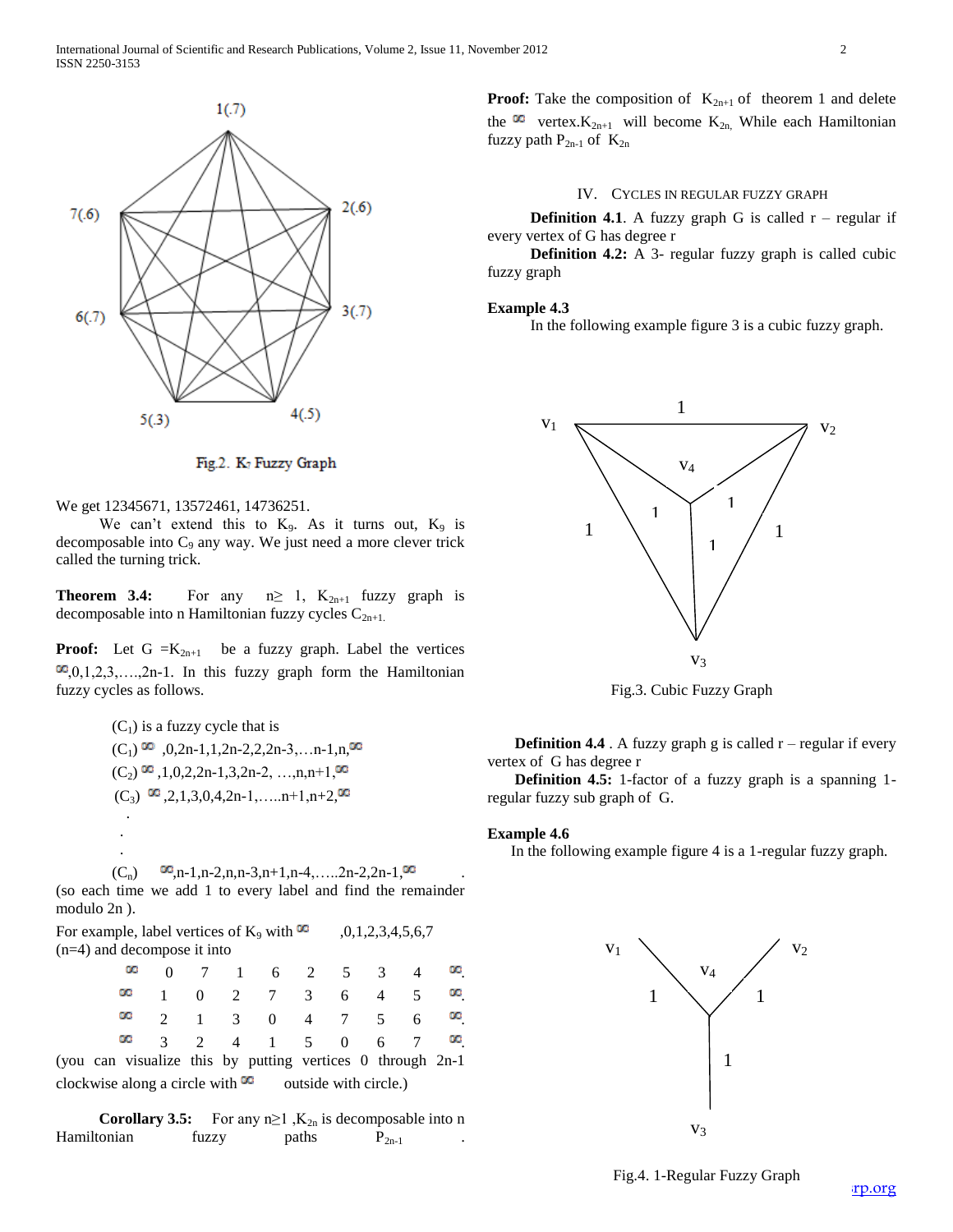International Journal of Scientific and Research Publications, Volume 2, Issue 11, November 2012 3 ISSN 2250-3153

**Theorem 4.7:** For any  $n \ge 1$ ,  $K_{2n}$  is decomposable into 2n-1 1factors.

Proof: label vertices  $\infty$ , 0,1,2,..., 2n-2. start with a 1-factor  $\infty, 0; 1, 2n-1; 2, 2n-2; \ldots$  n-1,n

use the turning trick to obtain the following decomposition:

 $\infty, 0; 1, 2n-1; 2, 2n-2; \ldots$  n-1,n  $\infty$ ,1; 2,0; 3,2n-2; ... n, n+1 .

 $\infty$ , 2n-2; 0, 2n-3; 1, 2n-4; ... n-2, n-1.

**Theorem 4.8:** Let G  $(\sigma,\mu)$  be a fuzzy graph where G<sup>\*</sup>:  $(V,E)$  is an odd cycle. Then G is regular iff  $\mu$  is a constant function.

Proof: If  $\mu$  is a constant function, say  $\mu(uv)=c$ , for all uv∈E, then  $d(v)=2c$ , for every  $v \in V$ .

So G is regular.

.

 Conversely, suppose that G is a k-regular fuzzy graph . Let  $e_1, e_2, \ldots, e_{2n+1}$  be the edges of  $G^*$  in that order.

> Let  $\mu(e_1) = k_1$ . Since G is k-regular,  $\mu(e_2) = k - k_1$  $\mu(e_3) = k - (k - k_1) = k_1$  $\mu(e_4) = k - k_1$

and so on.

Therefore 
$$
\mu(e_i) = k_1
$$
, if i is odd  
=  $k-k_1$  if i is even

Hence  $\mu(e_1) = \mu(e_{2n+1}) = k_1$ .

so if  $e_1$  and  $e_{2n+1}$  incident at a vertex u, then  $d(u)=k$ . so  $d(e_1) + d(e_{2n+1}) = k$ 

i.e 
$$
k_1 + k_1 = k
$$
  
\n $2k_1 = k$   
\n $k_1 = k/2$ .

Hence k-k<sub>1</sub> =k/2. so  $\mu(e_i) = k/2$ , for all i. Hence  $\mu$  is a constant function.

#### **Example 4.9**

In the following example figure 5 G  $(σ, μ)$  be a fuzzy graph where  $G^*$ : (V,E) is an odd cycle. Also G is regular if  $\mu$  is a constant function.



Fig.5.Fuzzy Graph

**Theorem 4.10: :** Let G  $(\sigma, \mu)$  be a fuzzy graph where G<sup>\*</sup>:  $(V,E)$  is an even cycle. Then G is regular iff  $\mu$  is a constant function or alternate edges have same membership values.

**Proof:** If either  $\mu$  is a constant function or alternate edges have same membership values, then G is a regular fuzzy graph. Conversely, Suppose G is a k-regular fuzzy graph. Let  $e_1, e_2, \ldots, e_{2n}$  be the edges of even cycle  $G^*$  in that order. Proceeding as in theorem,

$$
\mu(e_i) = k_1, \text{ if } i \text{ is odd} \\ = k - k_1 \text{ if } i \text{ is even}
$$

If  $k_1$ = k-k<sub>1</sub>, then  $\mu$  is a constant function.

If  $k_1 \neq k-k_1$ , then alternate edges have same membership values.

## **Example 4.11**

In the following example figure 6 is G  $(\sigma,\mu)$  be a fuzzy graph where  $G^*$ : (V,E) is an even cycle. Also G is regular if  $\mu$  is a constant function or alternate edges have same membership values.



Fig.6. Fuzzy Graph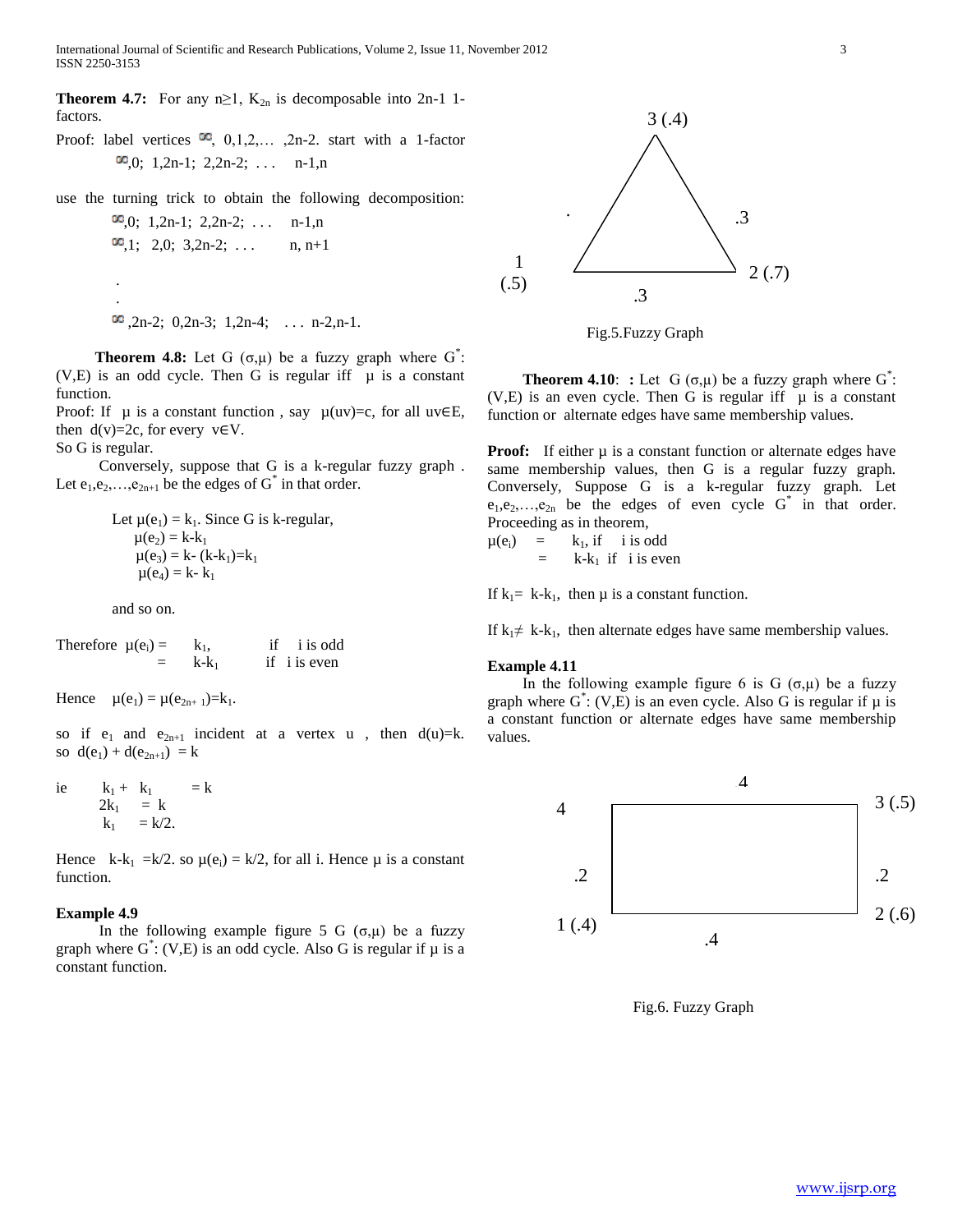**Theorem 4.12 :** Let G be a cubic fuzzy graph where  $G^*$  is a cycle. Then G is a fuzzy cycle. It cannot be a fuzzy tree. **Proof**: Assume that G be a cubic fuzzy graph where  $G^*$  is a cycle. That is G be a 3- regular fuzzy graph on a cycle  $G^*$ , then by theorem theorem , either  $\mu$  is a constant function or alternate edges have same membership values. So there does not exist a unique edges xy such that  $\mu(xy)=\Lambda\{\mu(uv)/\mu(uv)>0\}.$ 

Therefore G is a fuzzy cycle. Hence by lemma , G cannot be a fuzzy tree.

# **Example 4.13**

 In the following example figure 7 is a cubic fuzzy graph and G<sup>\*</sup> is a cycle. Then G is a fuzzy cycle. Also it cannot be a fuzzy tree.



Fig.7. Cubic Fuzzy Graph

#### V. COMPLEMENT OF FUZZY CYCLES

 Construct the complement of fuzzy cycles on 3, 4, 5 vertices as fuzzy cycles by choosing the membership values of vertices and edges suitably





Fig.8. G and  $G<sup>c</sup>$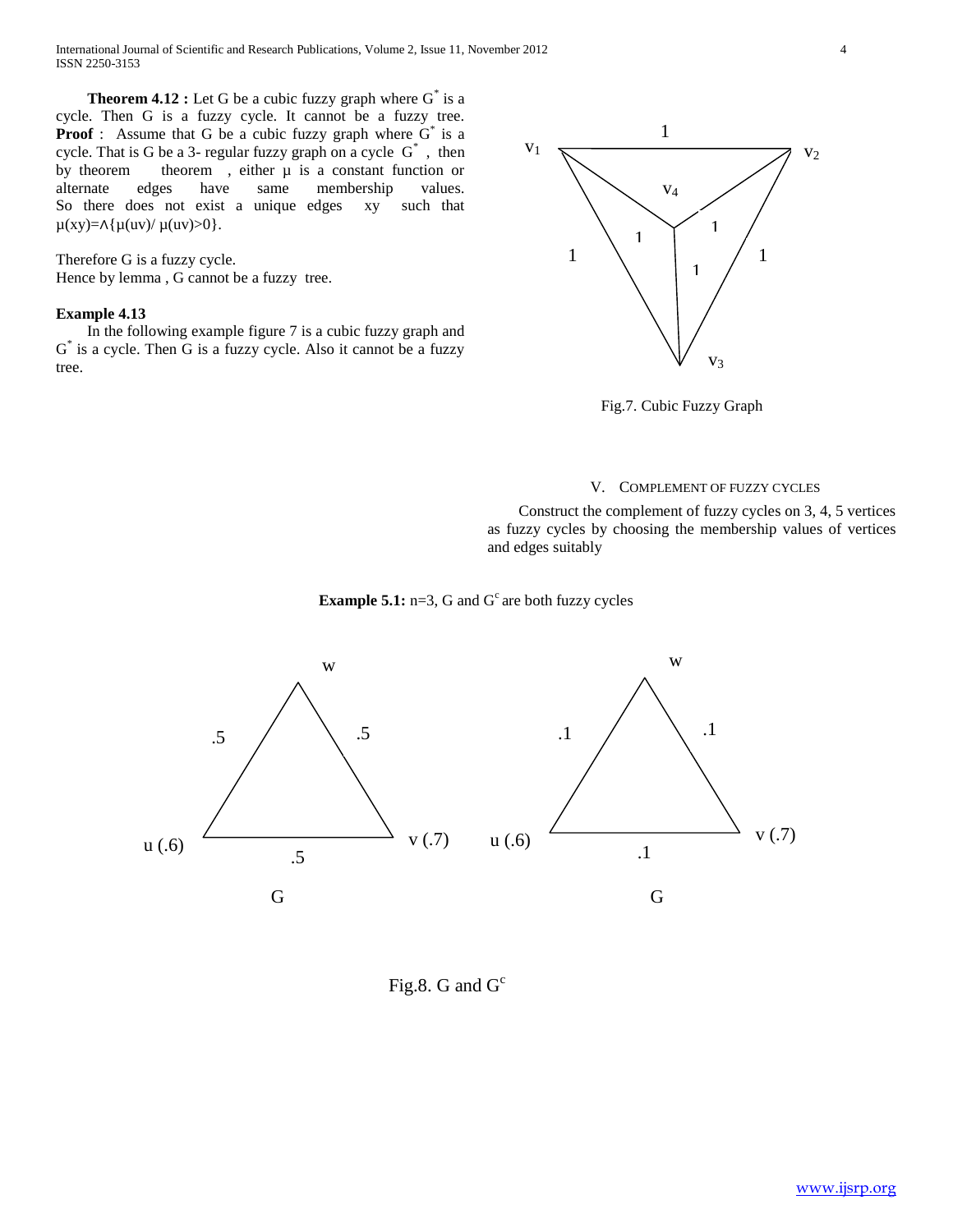**Example 5.2:**  $n=4$ , G and G<sup>c</sup> are both fuzzy cycles







**Theorem 5.4** Let G : $(\sigma, \mu)$  be a fuzzy graph such that G<sup>\*</sup> is a cycle with more than five vertices. Then  $(G^{\dagger})^c$  cannot be a cycle.

Proof: Given  $G^*$  is a cycle having n vertices where  $n \ge 6$ . Then  $G^*$  will have exactly n edges. since all the vertices of  $G$  are also present in  $G^c$ . Therefore number of vertices in  $G^c$  is n. Let the vertices of G and  $G^c$  be  $v_1, v_2, ..., v_n$ . Then  $G^c$  must contain atleast the following edges.

 $(v_1, v_3)$ ,  $(v_1, v_4)$ ,  $(v_1, v_5)$ , ...,  $(v_1, v_n)$ ;  $(v_2, v_4)$ ,  $(v_2, v_5)$ , ...,  $(v_2, v_n)$ ;  $(v_3, v_5), (v_3, v_6), \ldots, (v_3, v_n)$ 

since n≥6 the total number of edges in  $G^*$  will be greater than n. Thus  $G<sup>c</sup>$  will not be a cycle.

 Corollary: Let G be fuzzy cycle with 6 or more vertices. Then  $G^c$  will not be fuzzy cycle.

## VI. CONCLUSION

In this paper we have introduced the concept of fuzzy cycle, fuzzy paths in a fuzzy graph. A complete analysis of Hamiltonian fuzzy cycle in  $K_{2n+1}$  fuzzy graph is presented. Next we are studying the properties of regular fuzzy graph and complement of fuzzy cycles.

#### **REFERENCES**

- [1] J.N. Mordeson, P.S. Nair, Fuzzy graphs and fuzzy hyper graphs, Physica veriag, 2000.
- [2] G.Nirmala and M.Vijaya , Fuzzy graphs on composition, Tensor and Normal products, International journal of scientific and research publications , vol 2 ,Issue 6 , 2012.
- [3] L.A. Zadeh, Fuzzy sets, information control 8 (1965) 338- 353.